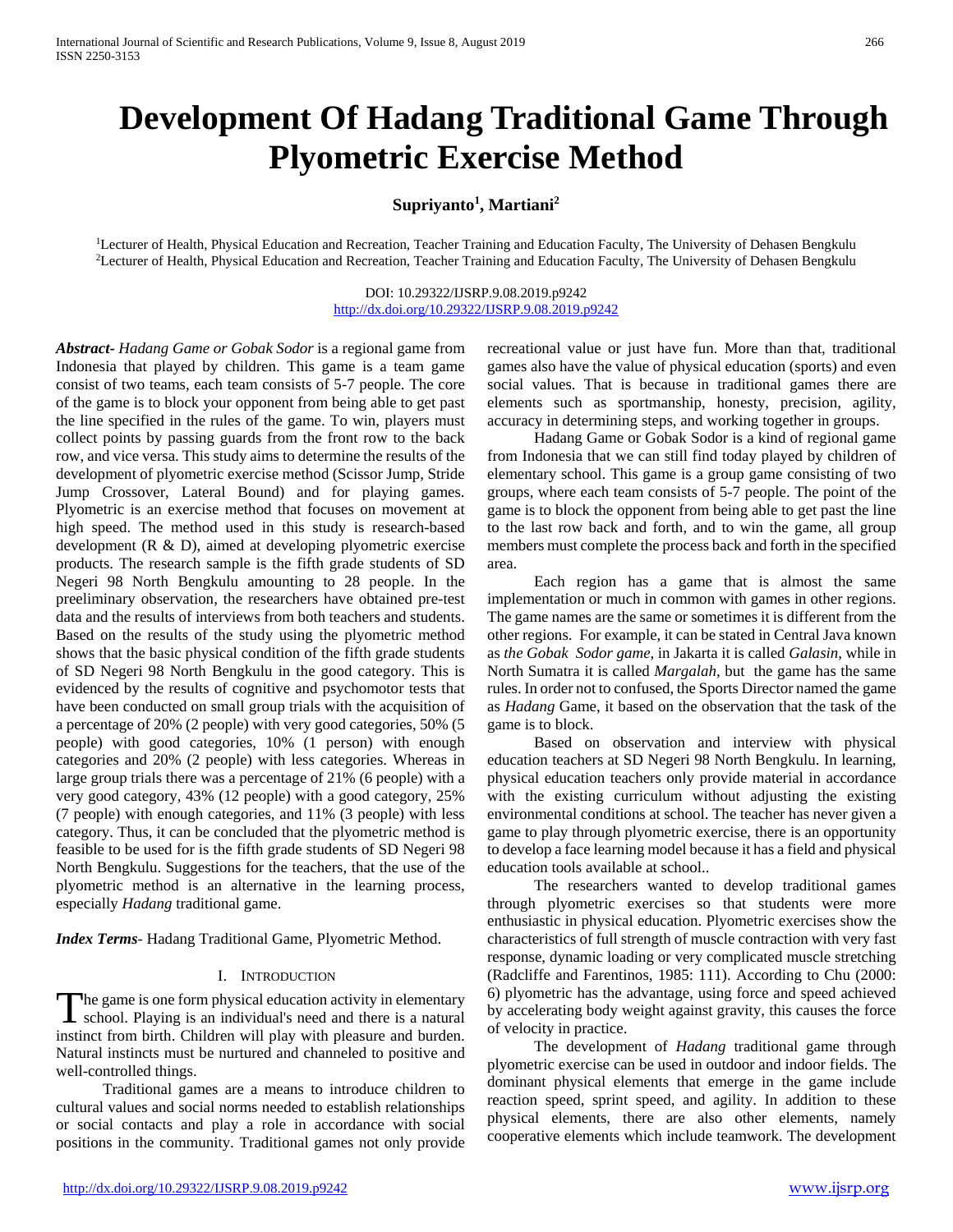of game play in physical education through plyometric exercise is carried out with the aim of preparing students to move actively in learning. The learning model used is motion learning in the game of running techniques, deception and concentration. The learning method used is the PAIKEM approach-*Pembelajaran yang Aktif, Inovatif, Kreatif dan Menyenangkan* which is active, innovative, creative, and fun learning. Based on the description, the researchers are interested in conducting a research entitled: " Development of *Hadang* Traditional Game

Through Plyometric Exercise Method".

#### II. LITERATURE REVIEW

 Traditional games are physical activities that are carried out consciously and intentionally and use rules on the basis of habits that are inherited from one generation to another, Sumardiyanto (2010: 3). Traditional games are games played by children of ancient times. Most of these games are done in groups. The lives of people in the past who do not know the outside world have directed and guided them to high social and togetherness activities.

 Moreover, Indonesian culture in general highly upholds the values of togetherness. This then led to the creation of traditional types of games. unfortunately the development of the era, especially the rapid development of technology has made this type of game disappear slowly.

 Traditional games are a form of game activity that develops from a particular community habit. In subsequent developments traditional games are often used as a type of game that has original regional characteristics and is adapted to local cultural traditions. In the implementation of traditional games can include elements of folk games and children's games into it. It is even possible to include activities that contain elements of art such as what is commonly referred to as traditional art (Agustin, 2013).

 Traditional games here can be synonymous with traditional sports terms. In order for an activity to be categorized as a traditional game of course the elements of tradition must be identified which have a close connection with the habits or customs of a particular community group. In addition, the activity must also contain strong physical elements that obviously involve large muscle groups and also contain elements of spirit which underlie the intent and purpose of the activity. That is, an activity is said to be a traditional game if the activity is still recognized as having certain traditions. Involving large muscles and the presence of strategies and their fundamentals do not really look like what they display (Agustin, 2013).

 Plyometric comes from the word "plyethyein" (Greek) which means to improve, or it can also be interpreted from the words "plio" and "metric" which means more andmeasure, respectively which means stretching (Radcliffe and Farentinos, 1985: 3). Plyometric is a method for developing explosive power, which is an important component in achieving plyometric exercise which results in isometric muscle movement and causes reflex strain in the muscles. Plyometric exercises are carried out a series of power exercises specifically designed to help muscles reach their maximum potential level in the shortest possible time.

 Plyometric is the right practice for people who are conditioned and devoted to becoming athletes in increasing and developing maximum jump, speed, and strength. Chu (1992)

explained that plyometric is a training method that emphasizes movements at high speed, plyometric training to apply speed to strength.

## III. METHODOLOGY

## **Research Methods**

 Research-based development is a type of research that use in solving practical problems, especially education and learning research. According to Borg & Gall as quoted by Wasis D (2004: 4) research and development is a process used to develop or validate the products used in learning education. Furthermore, it is stated that the research and development procedures basically consist of two main objectives, namely: (1) developing the product, and (2) testing the effectiveness of the product in achieving its objectives.

 Samples are partially or representative of the population studied, Arikunto (2002: 109). According to Sugiyono (2007: 56) the sample is a portion of the number and characteristics possessed by the population. The sample in this study was the fifth grade students of SD Negeri 98 North Bengkulu, amounting to 28 people. The sampling technique is to include all individuals or members of the population into a sample. The sampling technique in this study is total sampling.

 Based on the results of needs analysis, the next step is the development of *Hadang* game exercise model modified in the form of developing a plyometric exercise model (Drill Scissor Jump, Stride Jumps, Lateral Bound Drill). In developing the exercise model developed, the researcher made an exercise model based on the study which was then evaluated by a physical education teacher as a learning expert.

 The design of the research by using the Plyometric Exercise Model (Drill Scissor Jump, Stride Jumps, Lateral Bound Drill) with the form of the development of game play to train physical conditions tailored to the needs of students in learning to solve so that learning can run more effective and efficient. This development of exercise model is designed s in learning variation and can optimize the movement of students by utilizing existing facilities and infrastructure. The learning in the form of this game is competitive to increase enthusiasm, fair play attitude and high fighting ability.

## IV. RESULTS AND DISCUSSION

## **The Results Data of Small Scale Trials**

 After the drafting of the initial product, the traditional game development model was completed, the product was tested on the fifth grade students of SD Negeri 98 North Bengkulu 98 using a total sampling method.

 This small-scale trial aims to find out and identify various problems such as weaknesses, shortcomings, or effectiveness of products when used by students. Data obtained from this trial was used as a basis for revising the product before being used in large scale trials.

 Based on the results data of the questionnaire filled out by the students obtained the percentage of answers that correspond to the aspects assessed at 80%. Based on the criteria that have been determined, the traditional game development model with the